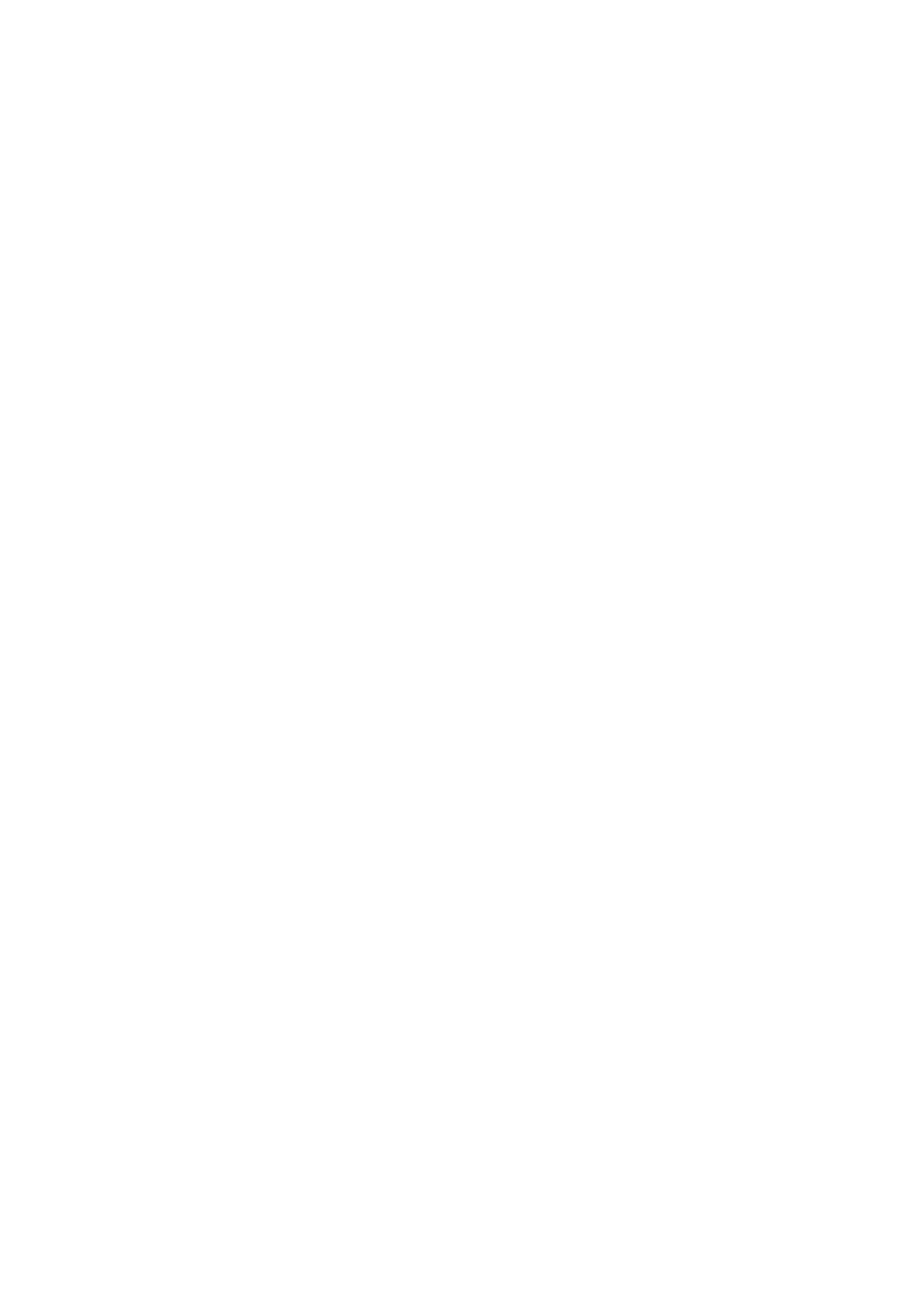To my loving parents Jubao Tian and Shuxia Song and my wife Yiwen Wei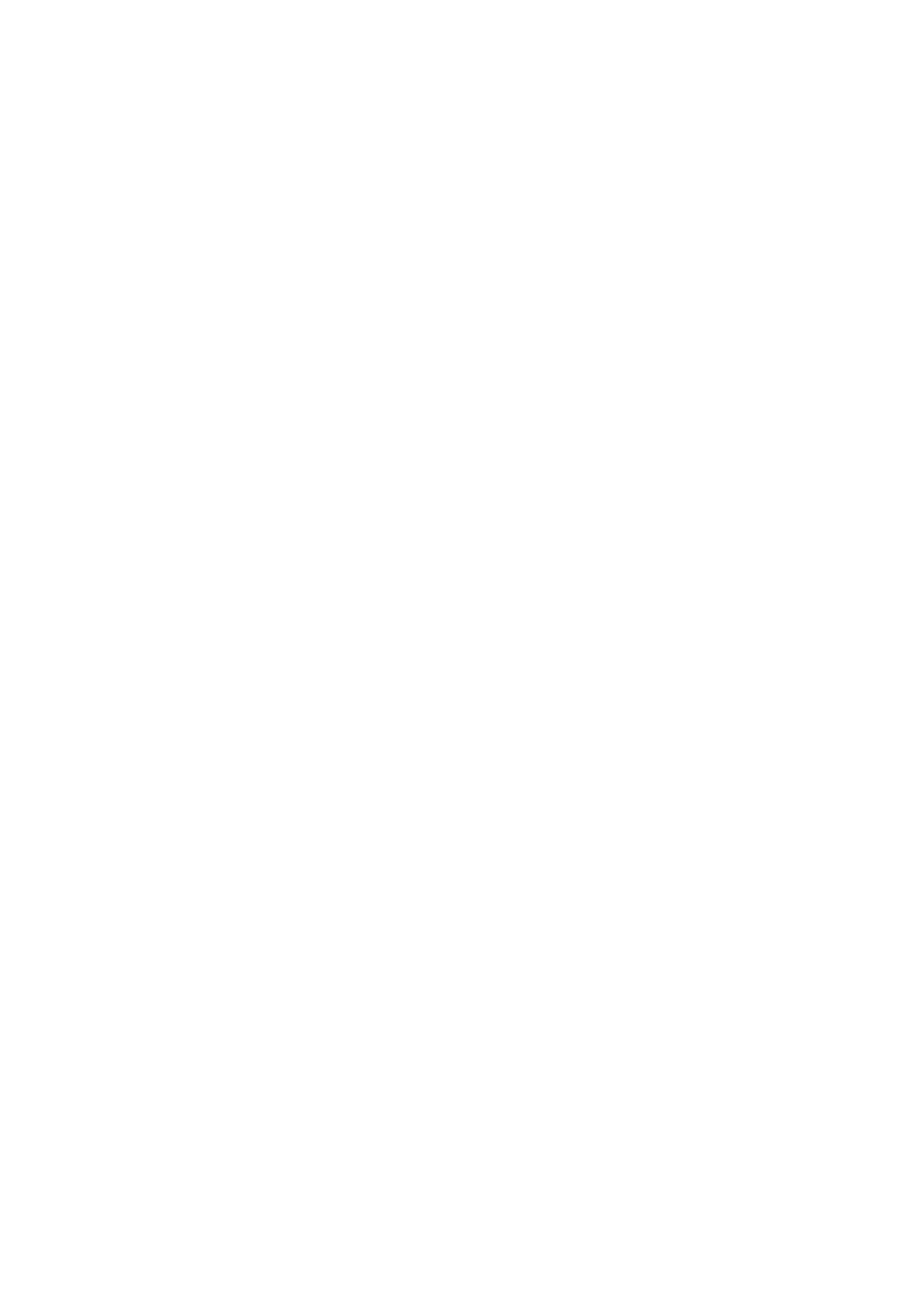## **Certificate of Original Authorship**

I certify that the work in this thesis has not previously been submitted for a degree nor has it been submitted as part of requirements for a degree except as fully acknowledged within the text.

I also certify that the thesis has been written by me. Any help that I have received in my research work and the preparation of the thesis itself has been acknowledged. In addition, I certify that all information sources and literature used are indicated in the thesis.

Dayong Tian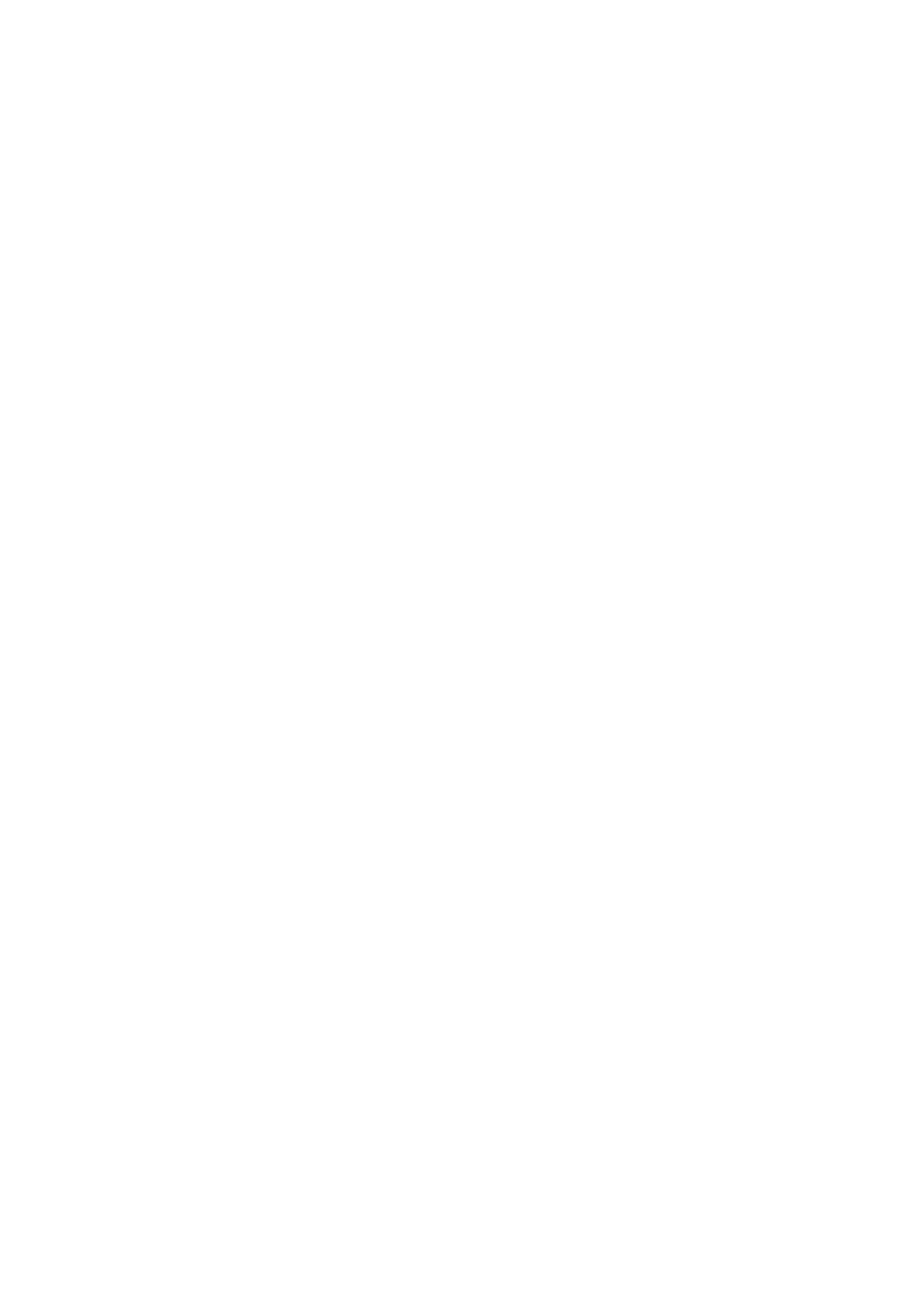## **Acknowledgements**

I would like to express my special appreciation and thanks to my supervisor Professor Dacheng Tao. He accepted my application three years ago and gave me the chance to change my life. In last three years, he consistently taught me how to research. From reading literatures to writing my own papers, from implementing others' methods to devising my own methods, I learned a lot under his instructions.

I also wish to give special thanks to Chaoyue Wang, Guoliang Kang and Jiang Bian. Without their helps, my life in Sydney would not be so easy. I am grateful to Baosheng Yu and Zhe Chen. Our work stations are neighboring. Their opinions deeply impressed me. I would like to give my gratitude to Changxing Ding, Kede Ma, Maoying Qiao and Tongliang Liu for their helps on my research.

I would like to give thanks to my friends I met in Conversation@UTS, especially to Sakada Ko. Ko is an exchange student from Kyoto University of Foreign Studies. He shared lots of his experiences on learning English to me.

It is my fortune to met my friends, Archer, Berry, Beryl, Billy, Carrie, Celine, Chain, CK, Danny, David, Emma, Peyton, Rhonda, Vivi, Vivian, William, Wilton and Zoe. I cannot remember how may times Berry and Chain mixed drinks for us, how many times I was drunk with Rhonda and how many times Zoe drove me home. It is them who make my life diverse and give me completely different experiences. I will miss every minute spent with them.

Finally, I would like to express my gratitude to my family, my parents and my wife, for their encouragement and support.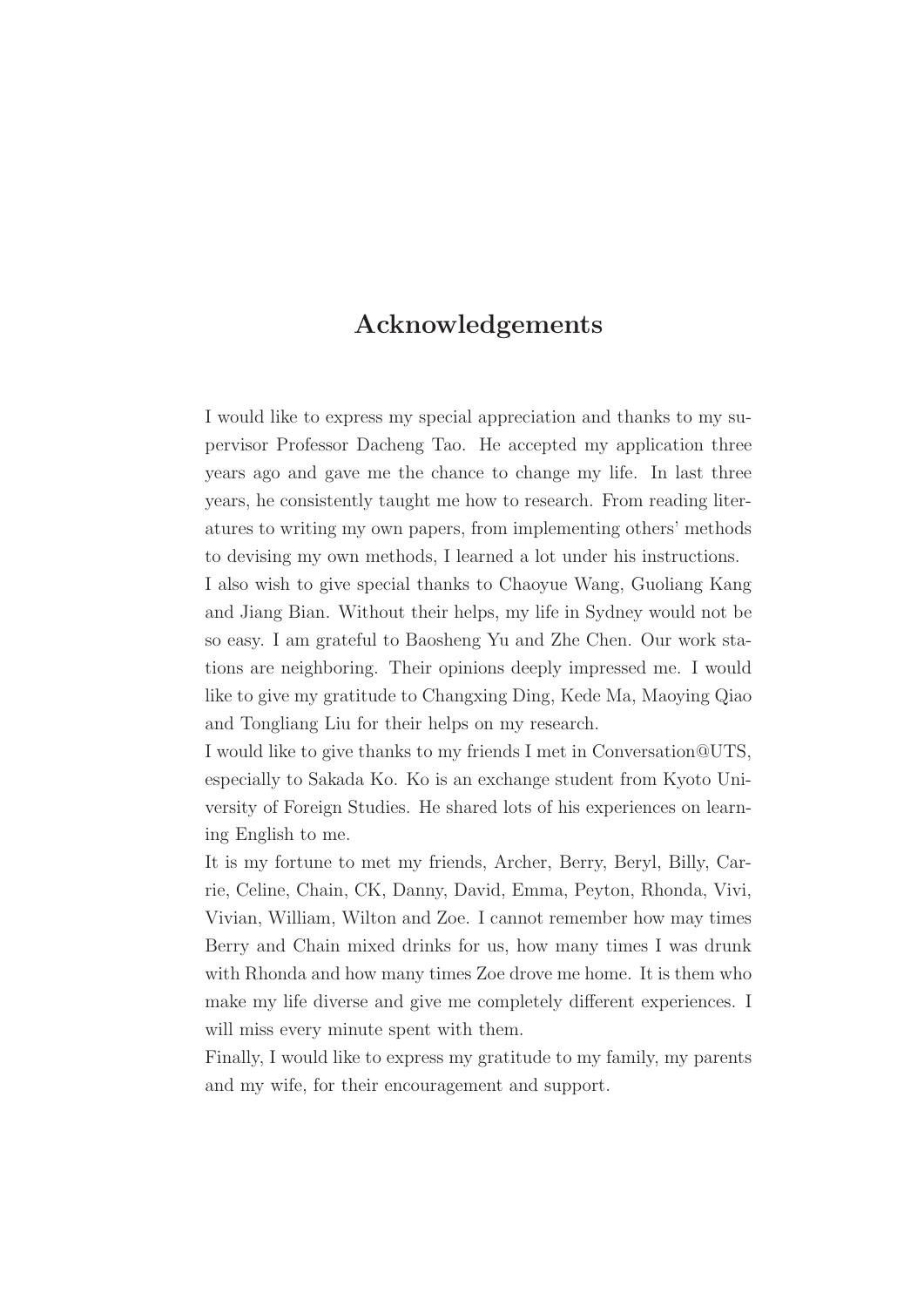### **Abstract**

Orthogonality has different definitions in geometry, statistics and calculus. This thesis studies how to incorporate orthogonality to facial image restoration and retrieval tasks. A facial image restoration method and three retrieval methods were proposed.

Blur in facial images significantly impedes the efficiency of recognition approaches. However, most existing blind deconvolution methods cannot generate satisfactory results, due to their dependence on strong edges which are sufficient in natural images but not in facial images. A novel method is proposed in this report. Point spread functions (PSF) are represented by the linear combination of a set of pre-defined orthogonal PSFs and similarly, an estimated intrinsic sharp face image (EI) is represented by the linear combination of a set of pre-defined orthogonal face images. In doing so, PSF and EI estimation is simplified to discovering two sets of linear combination coefficients which are simultaneously found by the proposed coupled learning algorithm. To make the method robust to different kinds of blurry face images, several candidate PSFs and EIs are generated for a test image, and then a non-blind deconvolution method is adopted to generate more EIs by those candidate PSFs. Finally, a blind image quality assessment metric is deployed to automatically select the optimal EI.

On the other hand, the orthogonality is incorporated into the proposed Unimodal image retrieval method. Hashing methods have been widely investigated for fast approximate nearest neighbor searching in large datasets. Most existing methods use binary vectors in lower dimensional spaces to represent data points that are usually real vectors of higher dimensionality. The proposed method divides the hashing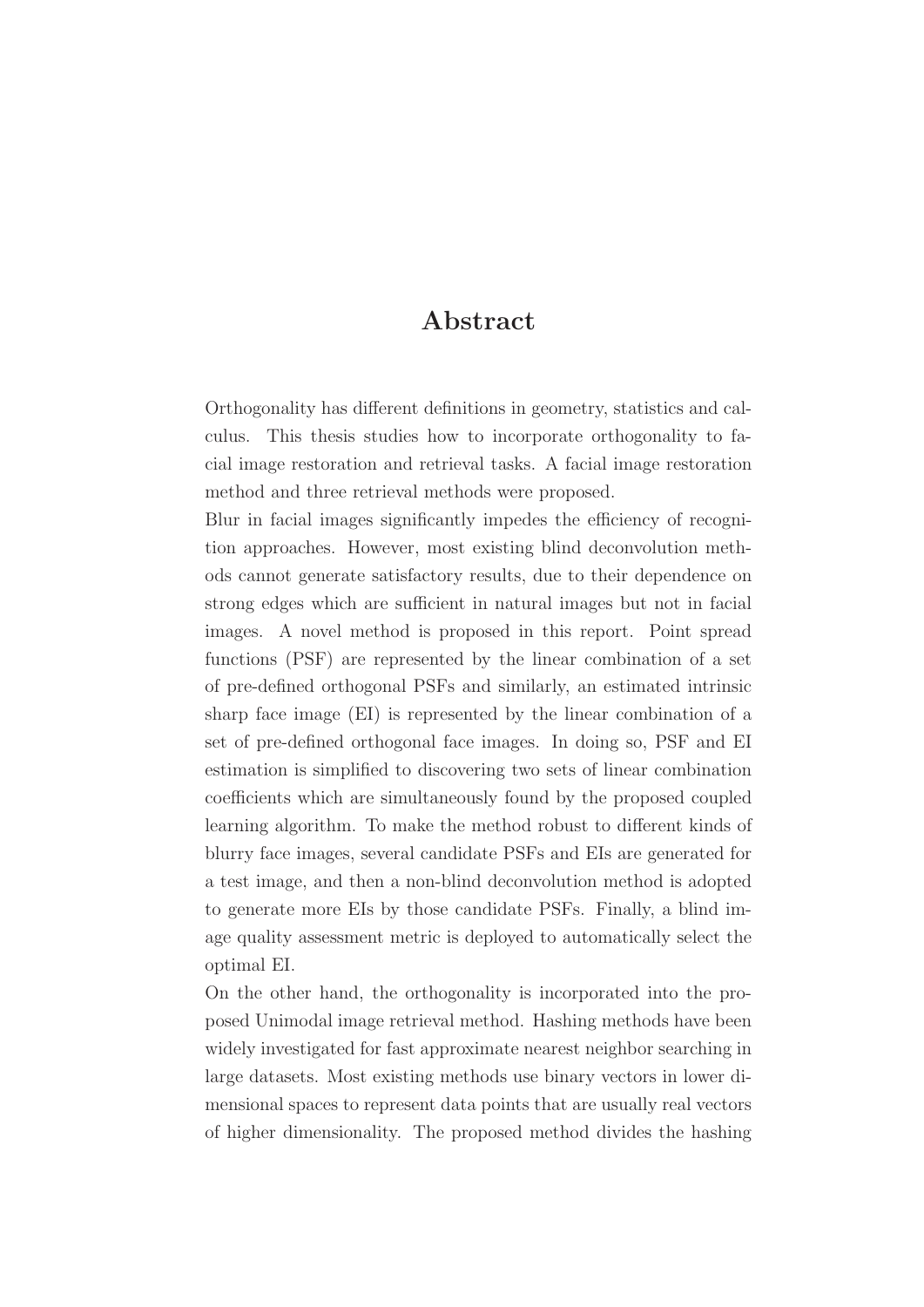process into two steps. Data points are first embedded in a lowdimensional space, and the Global Positioning System (GPS) method is subsequently introduced but modified for binary embedding. Dataindependent and data-dependent methods are devised to distribute the satellites at appropriate locations. The proposed methods are based on finding the tradeoff between the information losses in these two steps. Experiments show that the data-dependent method outperforms other methods in different-sized datasets from 100K to 10M. By incorporating the orthogonality of the code matrix, both dataindependent and data-dependent methods are particularly impressive in experiments on longer bits.

In social networks, heterogeneous multimedia data correlates to each other, such as videos and their corresponding tags in YouTube and image-text pairs in Facebook. Nearest neighbor retrieval across multiple modalities on large data sets becomes a hot yet challenging problem. Hashing is expected to be an efficient solution, since it represents data as binary codes. As the bit-wise XOR operations can be fast handled, the retrieval time is greatly reduced. Few existing multi-modal hashing methods consider the correlation among hashing bits. The correlation has negative impact on hashing codes. When the hashing code length becomes longer, the retrieval performance improvement becomes slower. The proposed method incorporates a so-called minimum correlation constraint which can be treated as a generalization of orthogonality constraint. Experiments show the superiority of the proposed method becomes greater as the code length increases.

Deep neural network is expected to be an efficient way for multi-modal hashing. We propose a hybrid neural network which consists of a convolutional neural network for facial images and a full-connected neural network for tags or labels. The minimum correlation regularization is imposed on the parameters of output layers. Experiments validates the superiority of the proposed hybrid neural network.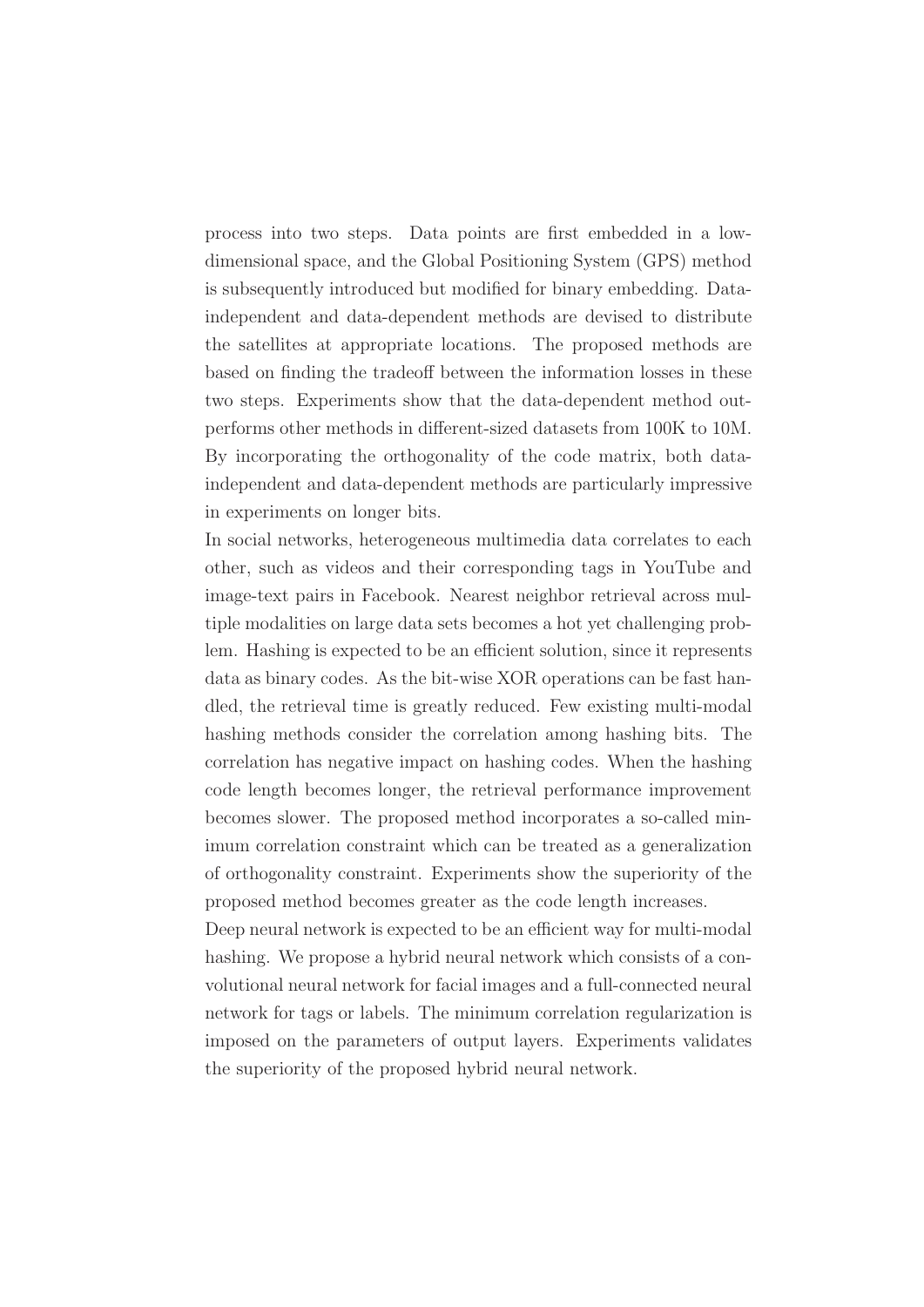## **Contents**

|                 | Contents |              |                                                                                                  |                |
|-----------------|----------|--------------|--------------------------------------------------------------------------------------------------|----------------|
| List of Figures |          |              |                                                                                                  | xii            |
| $\mathbf{1}$    |          | Introduction |                                                                                                  |                |
|                 | 1.1      |              |                                                                                                  | $\mathbf{1}$   |
|                 |          | 1.1.1        | Orthogonality in Geometry                                                                        | $\mathbf{1}$   |
|                 |          | 1.1.2        |                                                                                                  | $\overline{2}$ |
|                 |          | 1.1.3        |                                                                                                  | 3              |
|                 |          | 1.1.4        |                                                                                                  | $\overline{4}$ |
|                 |          | 1.1.5        |                                                                                                  | $\overline{4}$ |
|                 |          | 1.1.6        | Multi-modal Retrieval $\hfill\ldots\ldots\ldots\ldots\ldots\ldots\ldots\ldots\ldots\ldots\ldots$ | $\overline{5}$ |
|                 | 1.2      |              |                                                                                                  | $\overline{5}$ |
| $\overline{2}$  |          |              | Coupled Learning for Facial Deblur                                                               | $\overline{7}$ |
|                 | 2.1      |              |                                                                                                  | 8              |
|                 | 2.2      |              | On Combining Coupled Learning and BIQA for Facial Deblur                                         | 12             |
|                 |          | 2.2.1        |                                                                                                  | 12             |
|                 |          | 2.2.2        |                                                                                                  | 13             |
|                 |          | 2.2.3        |                                                                                                  | 14             |
|                 |          | 2.2.4        |                                                                                                  | 16             |
|                 |          | 2.2.5        |                                                                                                  | 16             |
|                 |          | 2.2.6        | Simultaneous restoration and recognition $\ldots \ldots \ldots$                                  | 19             |
|                 | 2.3      |              | Efficient Implementation for Symmetric PSF                                                       | 21             |
|                 |          | 2.3.1        |                                                                                                  | 22             |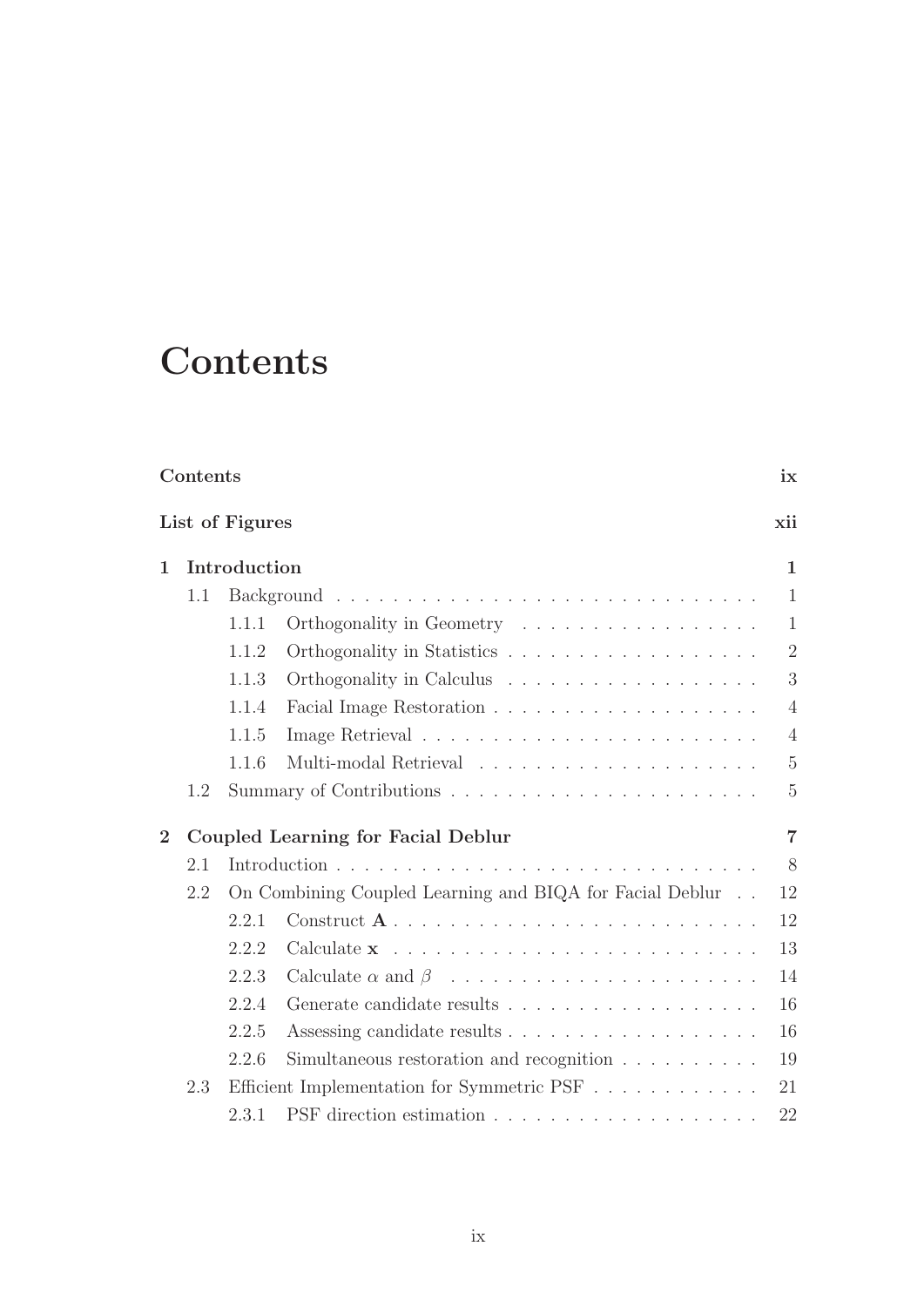### **CONTENTS**

|                | 2.4 |       |                                                                             | 24     |
|----------------|-----|-------|-----------------------------------------------------------------------------|--------|
|                |     | 2.4.1 |                                                                             | 25     |
|                |     | 2.4.2 |                                                                             | 26     |
|                |     | 2.4.3 | Simultaneous facial deblur and recognition $\hfill\ldots\ldots\ldots\ldots$ | 27     |
|                |     | 2.4.4 | Experiments on camera-shaking blur                                          | 29     |
|                |     | 2.4.5 |                                                                             | 31     |
|                |     | 2.4.6 |                                                                             | 32     |
|                | 2.5 |       |                                                                             | 33     |
| $\overline{3}$ |     |       |                                                                             | 36     |
|                | 3.1 |       | Global Hashing System for Fast Image Search                                 | 36     |
|                |     |       |                                                                             |        |
|                | 3.2 |       |                                                                             | 38     |
|                | 3.3 |       |                                                                             | 39     |
|                |     | 3.3.1 | Global Positioning/Hashing System                                           | 39     |
|                |     | 3.3.2 | Data-dependent method $(GHS-DD)$                                            | 40     |
|                |     | 3.3.3 |                                                                             | 42     |
|                |     | 3.3.4 | Data-independent method $(GHS-DI)$                                          | 44     |
|                |     | 3.3.5 |                                                                             | 46     |
|                | 3.4 |       |                                                                             | 48     |
|                |     | 3.4.1 |                                                                             | 49     |
|                |     | 3.4.2 | Inductive Hashing on Manifolds $(IMH) \ldots \ldots \ldots$                 | 49     |
|                |     | 3.4.3 |                                                                             | 50     |
|                |     | 3.4.4 |                                                                             | 50     |
|                | 3.5 |       |                                                                             | 51     |
|                |     | 3.5.1 |                                                                             | 51     |
|                |     | 3.5.2 | Quantitative evaluation $\ldots \ldots \ldots \ldots \ldots \ldots \ldots$  | $53\,$ |
|                |     | 3.5.3 | Computational efficiency $\dots \dots \dots \dots \dots \dots \dots$        | 54     |
|                |     | 3.5.4 | Incorporating label information                                             | 57     |
|                |     | 3.5.5 | Classification with hashing codes $\ldots \ldots \ldots \ldots \ldots$      | 58     |
|                |     | 3.5.6 | Performance on facial images                                                | 59     |
|                | 3.6 |       |                                                                             | 61     |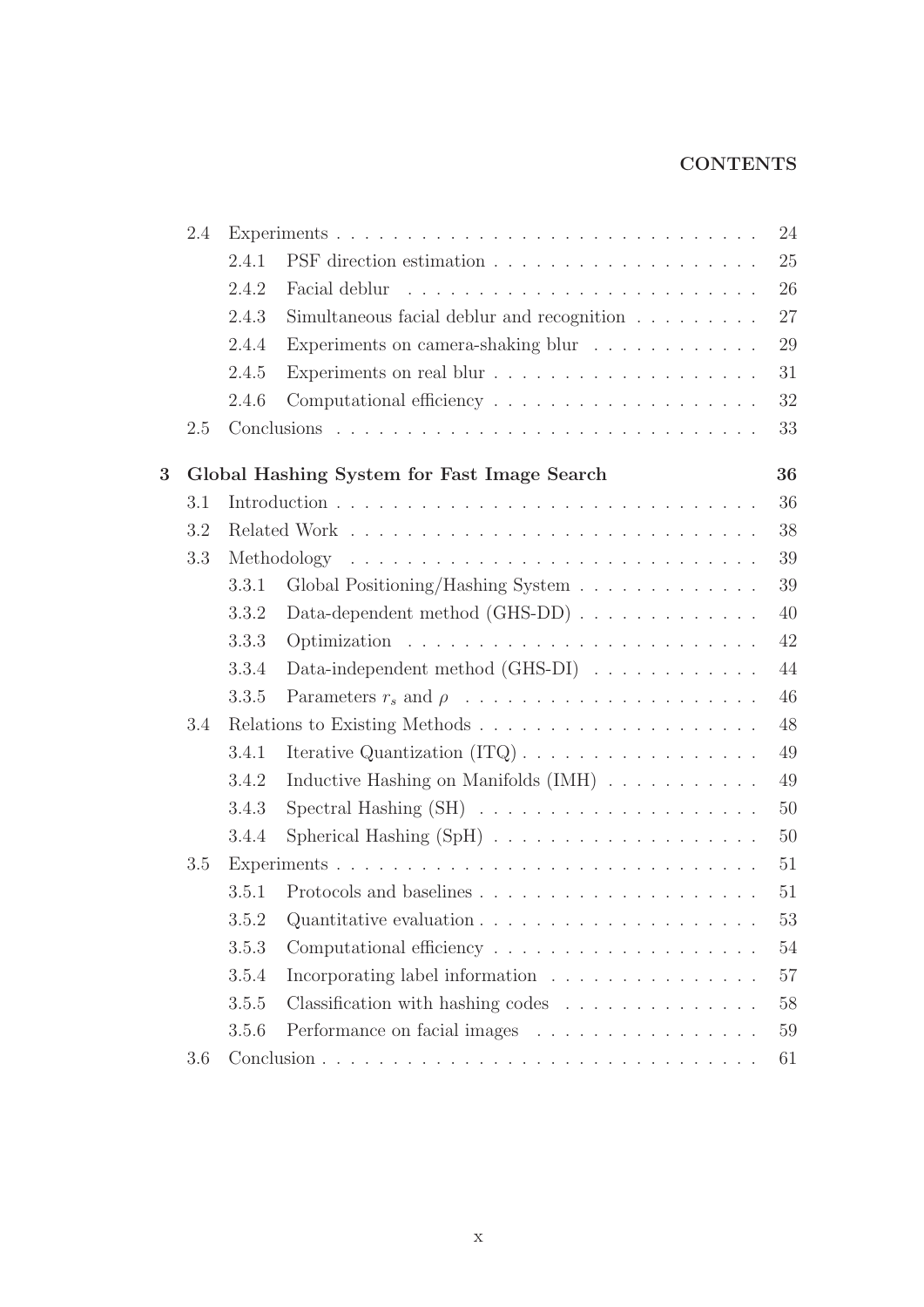#### **CONTENTS**

| $\overline{4}$ |     |                                               | Learning decorrelated hashing codes for multi-modal Retrieval                       | 62  |
|----------------|-----|-----------------------------------------------|-------------------------------------------------------------------------------------|-----|
|                | 4.1 |                                               |                                                                                     | 62  |
|                | 4.2 |                                               |                                                                                     | 64  |
|                |     | 4.2.1                                         |                                                                                     | 65  |
|                |     | 4.2.2                                         |                                                                                     | 67  |
|                |     | 4.2.3                                         |                                                                                     | 69  |
|                | 4.3 |                                               |                                                                                     | 70  |
|                |     | 4.3.1                                         | Data sets $\dots \dots \dots \dots \dots \dots \dots \dots \dots \dots \dots \dots$ | 71  |
|                |     | 4.3.2                                         |                                                                                     | 72  |
|                |     | 4.3.3                                         |                                                                                     | 72  |
|                |     | 4.3.4                                         |                                                                                     | 74  |
|                |     | 4.3.5                                         |                                                                                     | 76  |
|                |     | 4.3.6                                         |                                                                                     | 76  |
|                |     | 4.3.7                                         | Performance on Facial Images                                                        | 77  |
|                | 4.4 |                                               |                                                                                     | 77  |
|                |     |                                               |                                                                                     |     |
| $\overline{5}$ |     |                                               | A Hybrid Neural Network for Multimodal Hashing                                      | 79  |
|                | 5.1 |                                               |                                                                                     | 79  |
|                | 5.2 |                                               |                                                                                     | 80  |
|                | 5.3 |                                               |                                                                                     | 81  |
| 6              |     |                                               | Algorithmic stability and sharp generalization error bounds                         | 83  |
|                | 6.1 |                                               |                                                                                     | 83  |
| 7              |     | Conclusions                                   |                                                                                     | 85  |
|                |     |                                               |                                                                                     |     |
|                |     | A Results of Image Hashing Method             |                                                                                     | 87  |
| B.             |     | <b>Results of Multimodal Retrieval Method</b> |                                                                                     | 98  |
|                |     | C Results of Hybrid Deep Neural Network       |                                                                                     | 109 |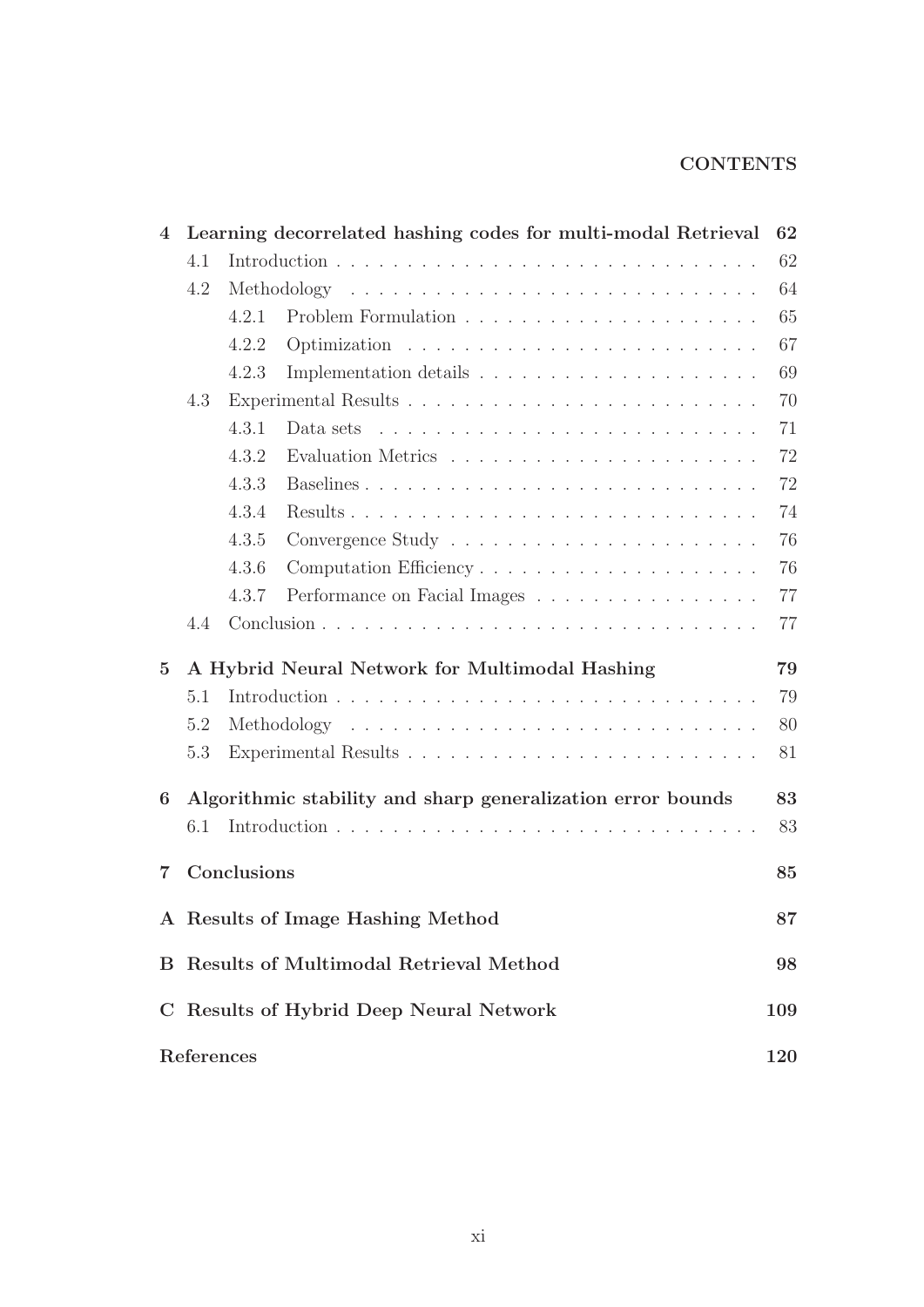# **List of Figures**

| 1.1 | Illustration of three coordinate systems. (a) Cartesian coordinate                                    |    |
|-----|-------------------------------------------------------------------------------------------------------|----|
|     | system. (b) Polar coordinate system. $\ldots \ldots \ldots \ldots \ldots$                             | 2  |
| 1.2 | Illustration of principal component analysis on a 2-dimensional                                       |    |
|     | data set $\ldots \ldots \ldots \ldots \ldots \ldots \ldots \ldots \ldots \ldots \ldots \ldots \ldots$ | 3  |
| 2.1 | Illustration of the drawbacks of the sparse prior. The image is                                       |    |
|     | blurred by a Gaussian kernel of standard deviation 0-8. The $l_1$ -                                   |    |
|     | norm of sparse coefficients monotonously decreases as the standard                                    |    |
|     | deviation increases. Hence, the sparse prior may lead to a blurry                                     |    |
|     |                                                                                                       | 9  |
| 2.2 |                                                                                                       | 10 |
| 2.3 | The difference between projections of an image and its blurred                                        |    |
|     | counterpart. 90% images in FERET dataset are used to construct                                        |    |
|     | <b>D</b> and the first 10 projections of a test image in the remaining $10\%$                         |    |
|     | images and its blurred counterpart which is blurred by a Gaussian                                     |    |
|     | PSF with standard deviation 2 are shown here. It can be found                                         |    |
|     | that projections on the first left singular vector of these two images                                |    |
|     | are very close to each other. The difference is approximately $0.1\%$ .                               | 15 |
| 2.4 | Typical results and their corresponding scores. -2 denotes a failure,                                 |    |
|     |                                                                                                       | 17 |
|     |                                                                                                       |    |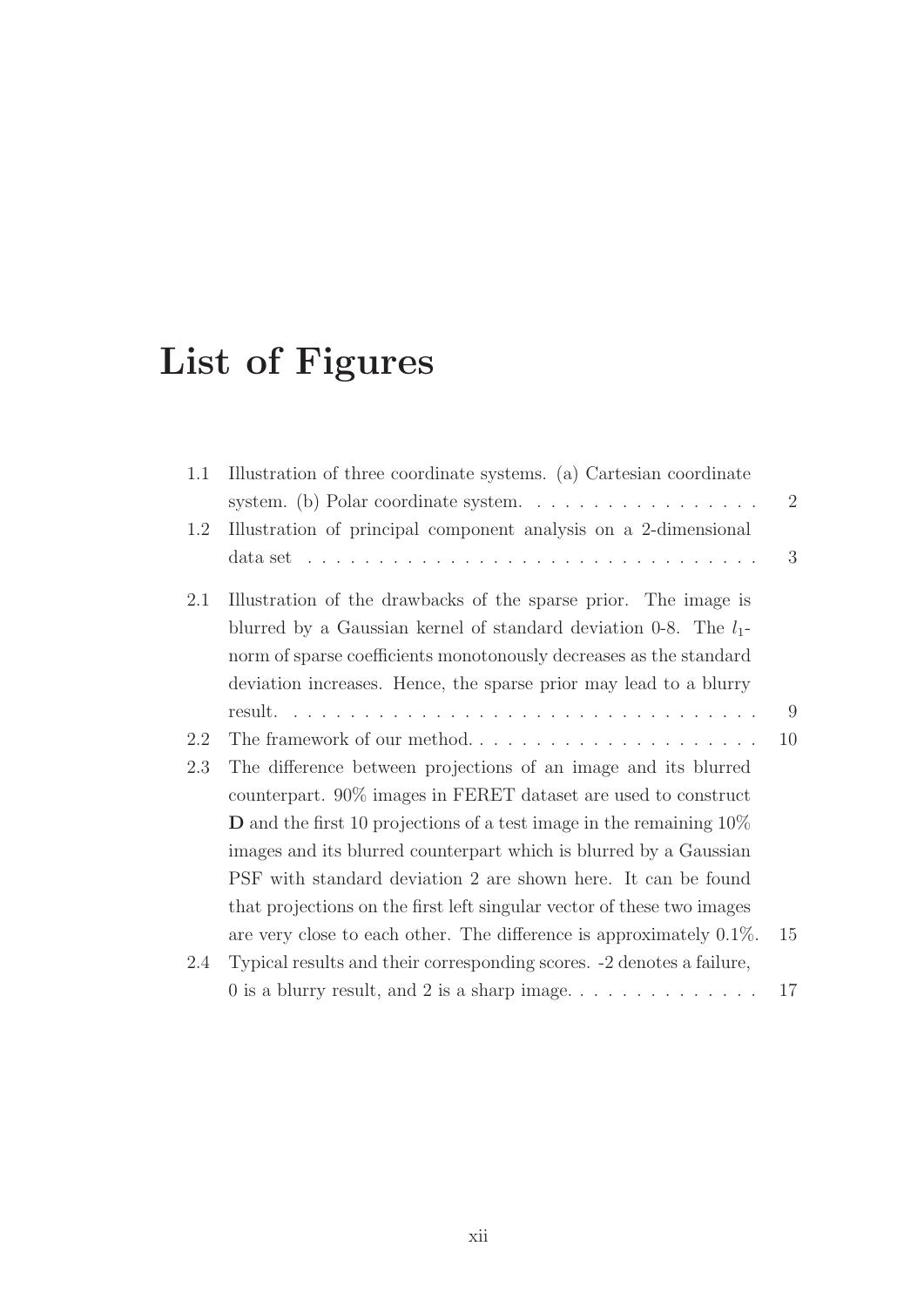#### **LIST OF FIGURES**

| 2.5  | The symmetry of PSFs. The top row illustrates three PSFs: a                                       |    |
|------|---------------------------------------------------------------------------------------------------|----|
|      | Gaussian kernel, a linear motion kernel, and the combination of                                   |    |
|      | both. The bottom row illustrates five function bases, i.e., $m = n =$                             |    |
|      | $1, m = 1\&n = 2, m = 1\&n = 3, m = 2\&n = 3, \text{ and } m = n = 3.$                            |    |
|      | The function bases of odd $m$ and $n$ are symmetric about the two                                 |    |
|      | axes and can be used to represent the three symmetric PSFs                                        | 22 |
| 2.6  | Illustration of proposed PSF direction estimation algorithm. A                                    |    |
|      | combination of linear motion and Gaussian PSF locates at the                                      |    |
|      | center of the graph. $\phi$ 's with different $\sigma$ locate around the PSF                      |    |
|      | according to their direction. The numbers are the maximum values                                  |    |
|      | of $\int_{\Omega}  \mathcal{F}(\phi')   \mathcal{F}(\phi)  d\Omega$ on each direction.            | 23 |
| 2.7  | Results of experiments on the subset of FERET dataset. (a) Test                                   |    |
|      | images and their PSFs; (b) results of the proposed method; (c)                                    |    |
|      | results using the method proposed by Krishnan <i>et al.</i> [55]; (d)                             |    |
|      | results of FADEIN [83] and (e) results using the method proposed                                  |    |
|      | by Pan <i>et al.</i> [86] $\ldots \ldots \ldots \ldots \ldots \ldots \ldots \ldots \ldots \ldots$ | 26 |
| 2.8  | Results of experiments on the subset of CMU-PIE dataset. (a)                                      |    |
|      | Test images and their PSFs; (b) results of the proposed method;                                   |    |
|      | (c) results using the method proposed by Krishnan <i>et al.</i> [55]; (d)                         |    |
|      | results of FADEIN [83] and (e) results using the method proposed                                  |    |
|      |                                                                                                   | 28 |
| 2.9  | Results of experiments on the subset of extended Yale B dataset.                                  |    |
|      | (a) Test images and their PSFs; (b) results of the proposed method;                               |    |
|      | (c) results using the method proposed by Krishnan <i>et al.</i> [55]; (d)                         |    |
|      | results of FADEIN [83] and (e) results using the method proposed                                  |    |
|      | by Pan <i>et al.</i> [86] $\ldots \ldots \ldots \ldots \ldots \ldots \ldots \ldots \ldots \ldots$ | 29 |
| 2.10 | Results of experiments on the subset of CMU-PIE dataset. (a)                                      |    |
|      | Test images and their PSFs; (b) results of the proposed method;                                   |    |
|      | (c) results using the method proposed by Krishnan <i>et al.</i> [55] and                          |    |
|      | (d) results using the method proposed by Pan <i>et al.</i> [86] $\dots$ .                         | 32 |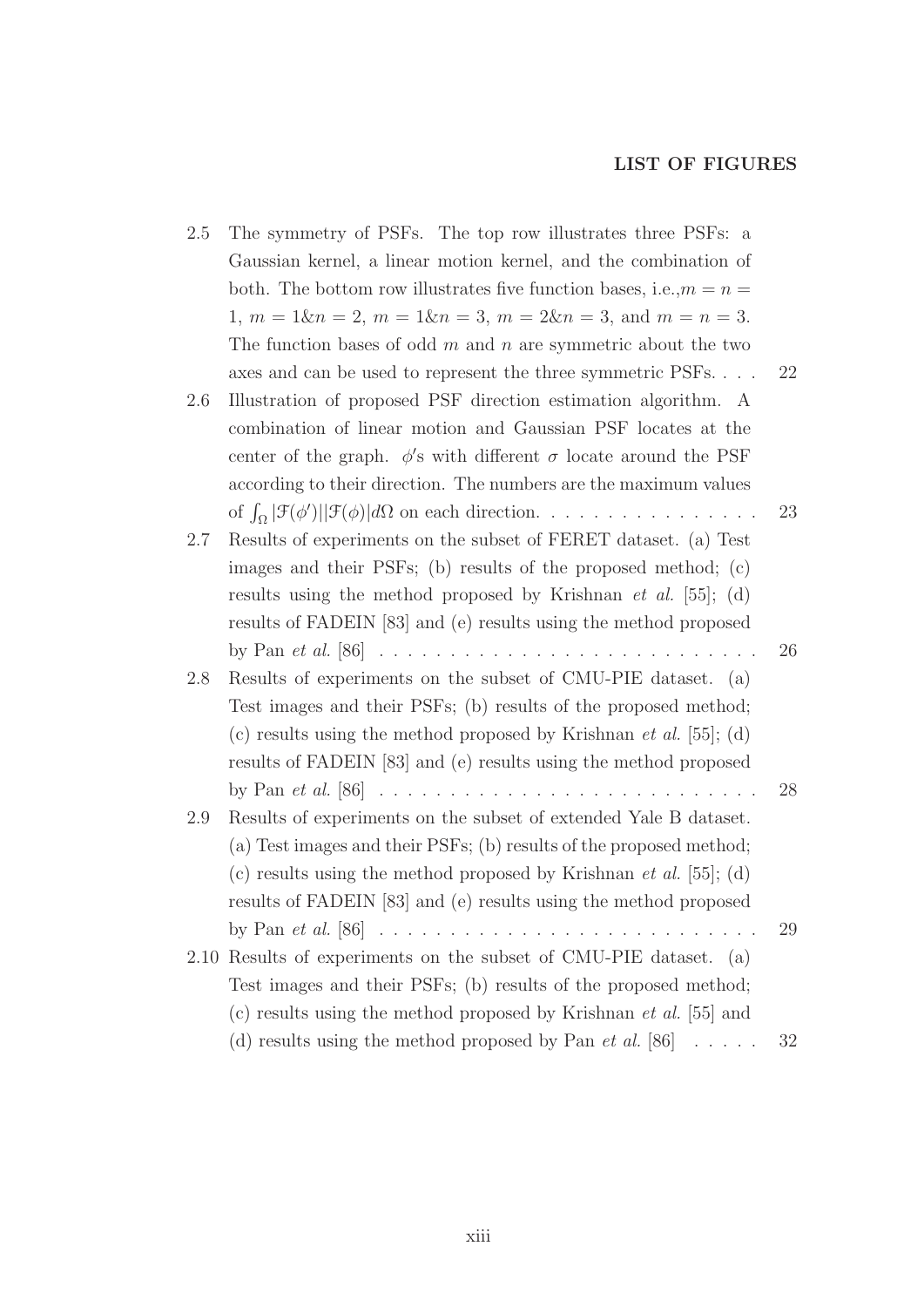#### **LIST OF FIGURES**

|     | 2.11 Results of experiments on the subset of extended Yale B dataset.                |    |
|-----|--------------------------------------------------------------------------------------|----|
|     | (a) Test images and their PSFs; (b) results of the proposed method;                  |    |
|     | (c) results using the method proposed by Krishnan <i>et al.</i> [55] and             |    |
|     | (d) results using the method proposed by Pan <i>et al.</i> [86] $\dots$ .            | 33 |
|     | 2.12 The restoration results on FRGC 2.0. From top to bottom, they                   |    |
|     | are OBs, and results of our method, Krishnan et al. [55] and                         |    |
|     | Pan <i>et al</i> [86], respectively. The results marked by red rectan-               |    |
|     | gles are generated by the linear combinations of the function bases.                 | 34 |
| 3.1 | Illustration of a GPS. A satellite broadcasts its current time to                    |    |
|     | the receiver (red spot). The distance is calculated by multiplying                   |    |
|     | travel velocity of electromagnetic waves with the difference of the                  |    |
|     | receivers' current time and the received satellite time. (a) The                     |    |
|     | distances of a receiver to three satellities can uniquely determine                  |    |
|     | its location on the Earth surface. (b) Such distributed satellities                  |    |
|     | fail to uniquely determine the receiver's location.                                  | 40 |
| 3.2 | MAP on CIFAR-10 dataset for GHS-DI and GHS-DD. When $r_s$                            |    |
|     | approximates 0, both methods fail to get satisfactory results. The                   |    |
|     | performance of both methods become stable after $r_s$ is larger than                 |    |
|     | 1. On the other hand, GHS-DI gets its best results when $\rho$ is in the             |    |
|     | interval [0.5, 1], while it is [0.7, 1] for GHS-DD. For $c < 16$ , the best          |    |
|     | results appear when $\rho$ approximates 1 because enough amounts of                  |    |
|     | principal components should be selected. $\ldots \ldots \ldots \ldots$               | 47 |
| 3.3 | Mean F-measure of hash lookup with Hamming radius 2 for differ-                      |    |
|     | ent methods on SUN397, GIST1M and SIFT10M. $\dots \dots$                             | 51 |
| 3.4 | Mean F-measure of hash lookup with Hamming radius 2 and MAP                          |    |
|     | for different methods on CIFAR-10. $\dots \dots \dots \dots \dots \dots$             | 55 |
| 3.5 | The query images and the query results returned by compared                          |    |
|     |                                                                                      | 56 |
| 3.6 | Quantization loss of each iteration on CIFAR-10. (a) CCA-GHS-                        |    |
|     | DD; (b) CCA-GHS-DI. $\ldots \ldots \ldots \ldots \ldots \ldots \ldots \ldots \ldots$ | 58 |
| 3.7 | Classification accuracy $(\%)$ on MNIST.                                             | 59 |